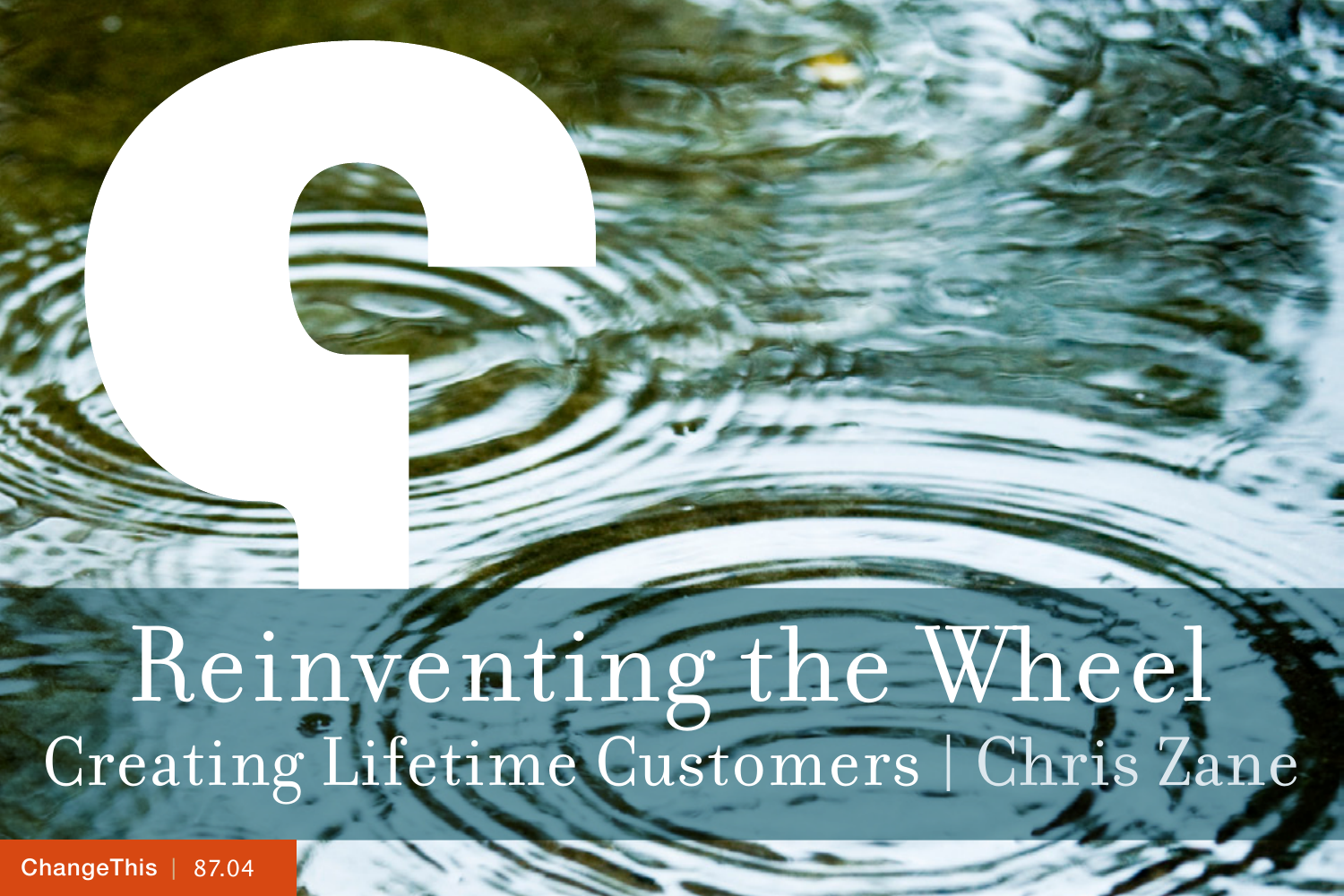### How much is a lifetime customer worth to your business?

For Zane's Cycles, it's \$12,500. That means if we start by providing a child his first bike at 4-years-old and continue through the retirement bike, we will collect \$12,500 in fulfilling all of the cyclist's lifetime needs. But to actually sell an individual that many bikes to hit the goal of \$12,500, we must win their business for life. We must develop a trusting relationship with the customer from the first encounter and provide them with such an incredible experience, extraordinary service, and attention to detail that they come back time and again. If we're extraordinarily successful in doing this, that lifetime customer also brings us business from their children, relatives, and circle of friends.

These types of relationships are not easily formed nor are they formed overnight. They require exceptional care, attention, and a focus on continuously exceeding expectations. At Zane's, where we have chosen to compete on service rather than on price alone, it means providing unparalleled customer service. We can never accept an unhappy customer, nor look at an unsatisfied customer as an inevitable part of doing business. This method goes beyond the mindset of making an unhappy customer happy or simply matching the offers of our competitors.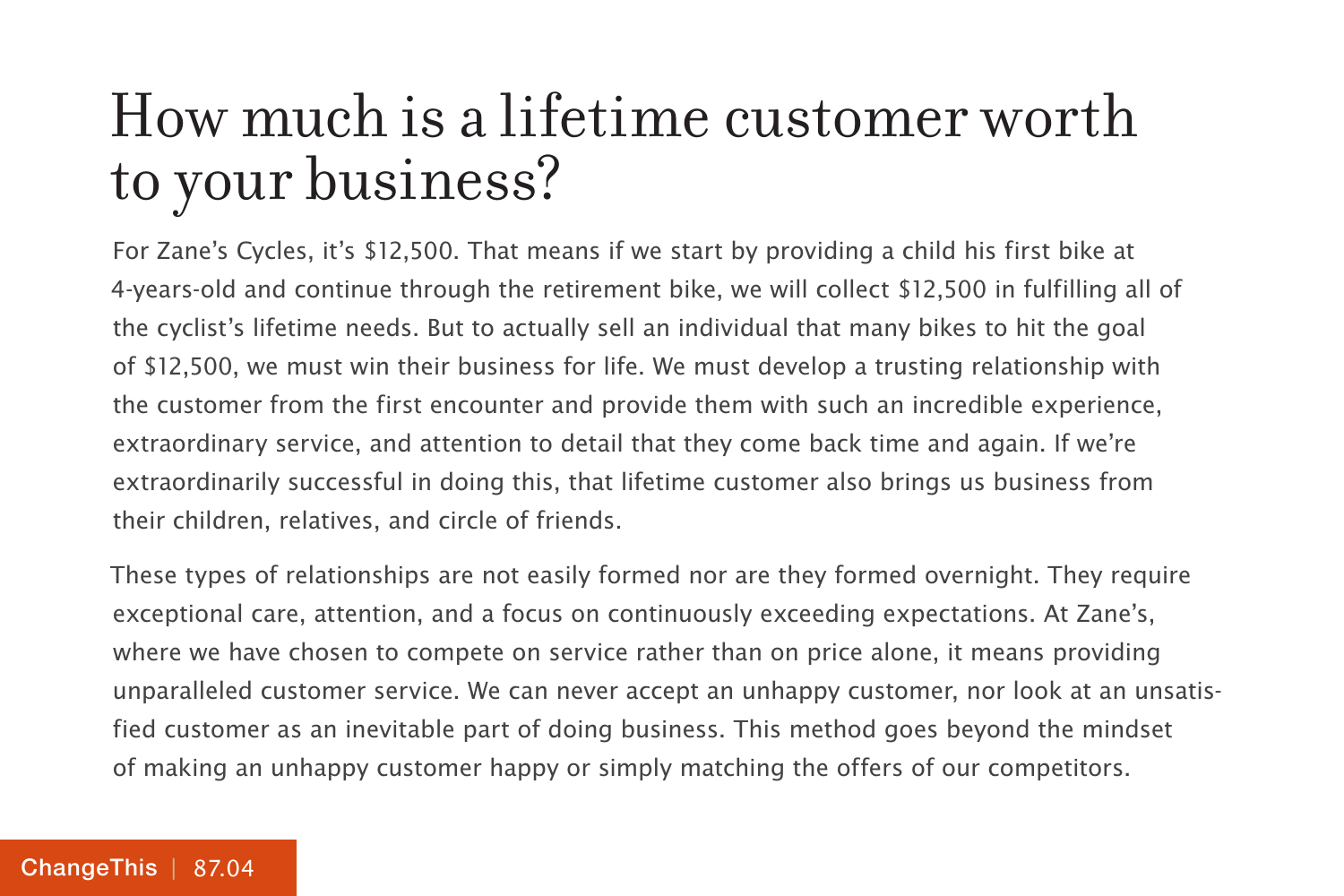Creating lifetime customers requires that you offer every customer or potential customer more service than they consider reasonable. Further, it means that you actively solicit customer feedback about what you could be doing better and use that information to expand and tweak your offerings to best service the customer.

#### What Business Are You In?

No matter what industry you are in, you should be in the relationship-building and experienceselling business. It isn't about the stuff you sell. In fact, focusing on the stuff is a fast train to losing your competitive edge. Focusing on the relationships and the experience is how you will find the greatest success.

When I started Zane's Cycles almost 30 years ago at the tender age of 16, I was surrounded by at least 17 different competitors—from big box retailers like Toys"R"Us to other shops like mine on Main Street. All of those competitors had an advantage over me. While I was the mechanic, head of marketing and janitor of Zane's Cycles, my competitors had large showrooms, a wide variety of inventory and lower prices. They had sophisticated systems for maximum efficiency, and those systems and their large volume allowed them to offer lower prices than I could. Even in the pre-Walmart era, I saw that competing on price was clearly not going to keep me in business.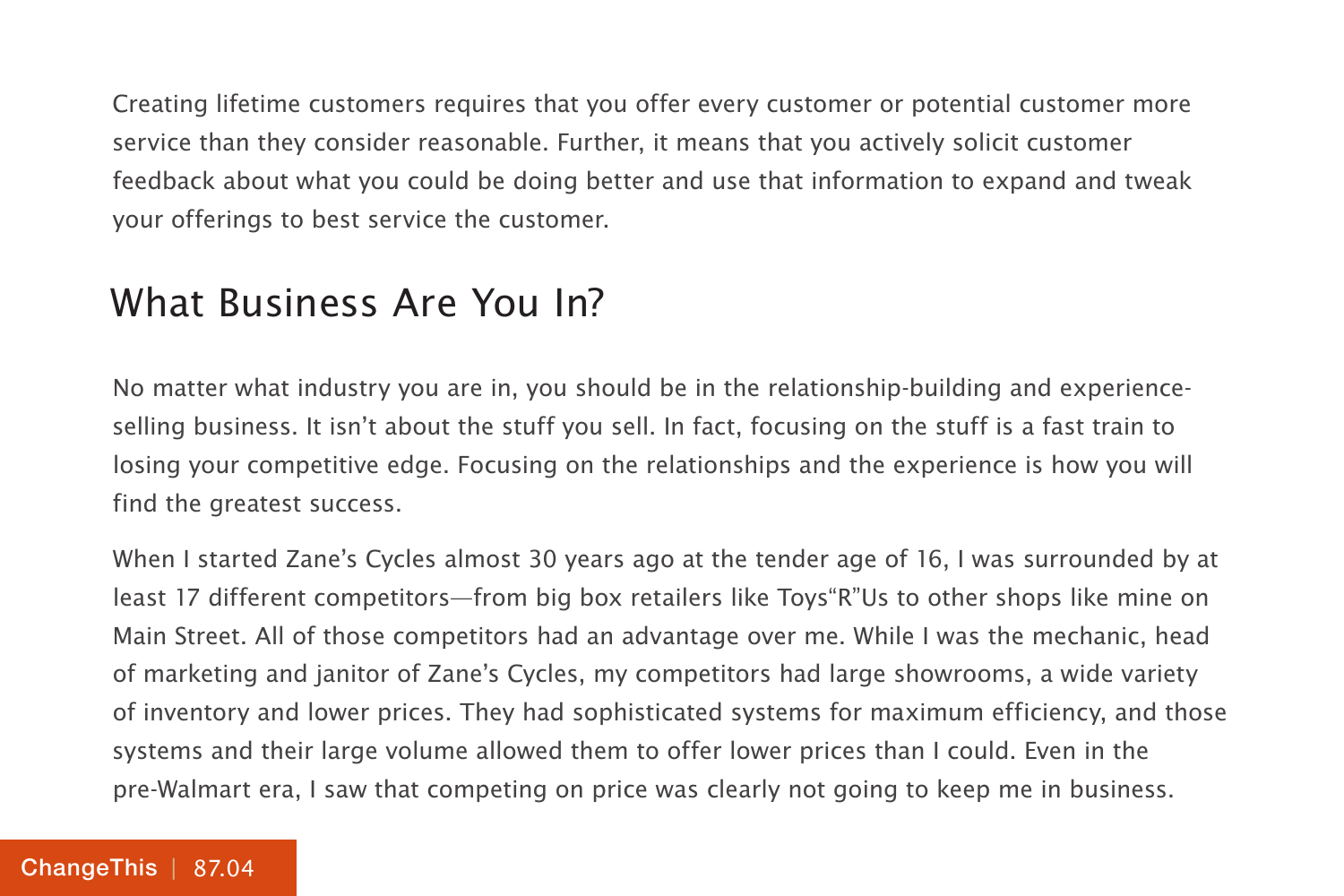It was then that I realized—thanks in large part to my mother—that if I wanted customers to plunk down \$179 for a bike from Zane's versus a similar \$99 for a bike from Child World, I had to give them more than they expected. I had to give them great customer service and a great experience along with it. Customer sentiment would be the determining factor in whether we would survive or not.

#### *No matter what industry you are in, you should be in the*  66<br>*rel relationship-building and experience-selling business.*

Nearly 30 years later, that insight has been validated. It is evident that our customers are connected with us, and the service we provide is the linchpin to our success. Price is overshadowed at Zane's, because the customers know that they will get lifetime free service on their bike. They can return anything they bought at the store forever and receive a full refund no questions asked, and they can trade in their kid's bike for a bigger model as he or she grows, giving them the full price of the original bike to spend on a new one—and we even keep a record of all their receipts so they don't have to. The power of handing someone a new pump, or helmet, as they try to explain that they can't find the receipt or aren't sure why it didn't work out is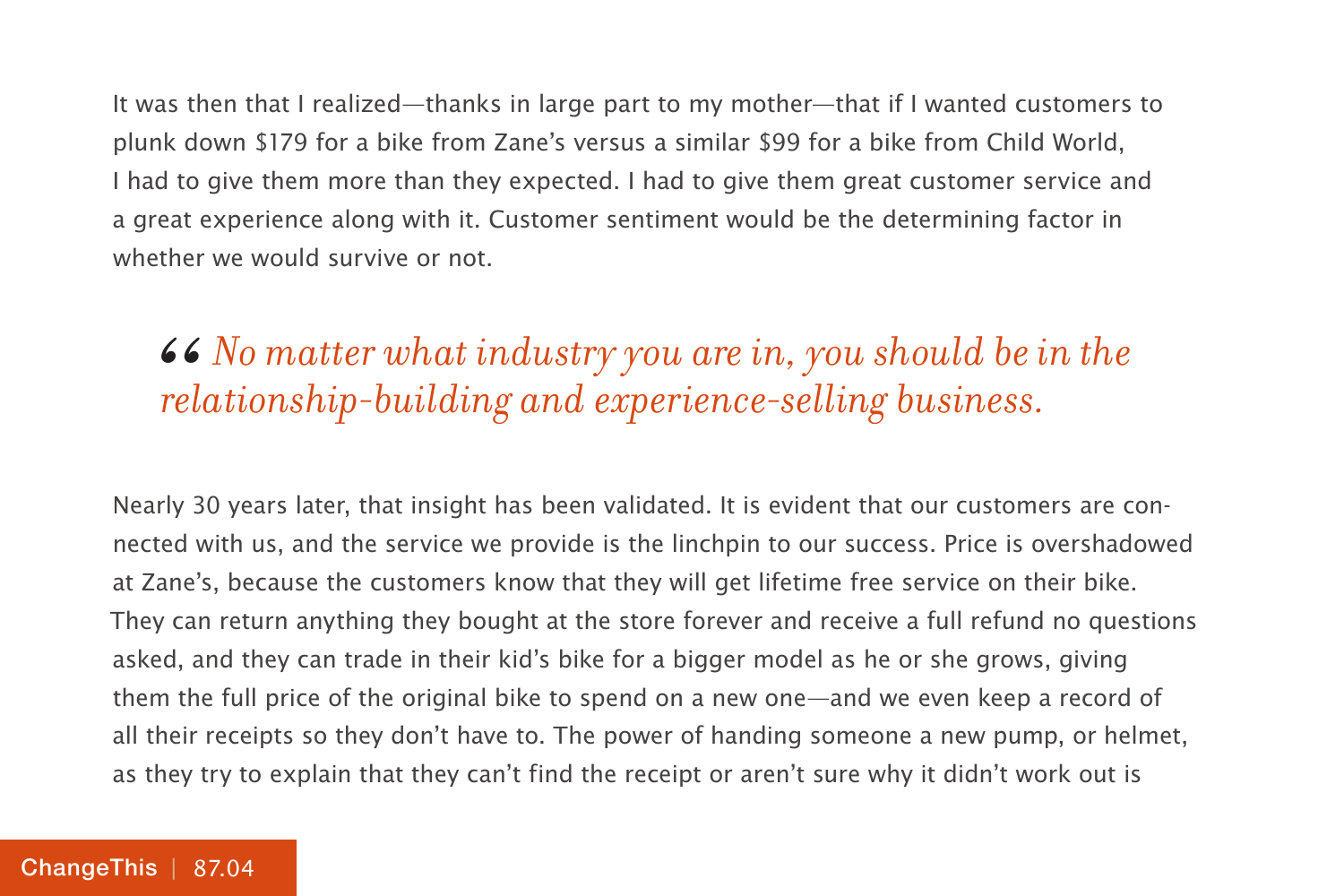extremely powerful. The expressions that all of us at Zane's see when we offer a replacement under those circumstances is truly rewarding.

Our no-questions-asked money back guarantee was put to the test when a customer came into the store, her bike in tow, asking for a refund. Rather than pointing out that it took her six years to decide she was unhappy with the bike, we recognized that wavering on any of our policies or making any sort of exception would lose not only her trust, and the trust of her friends, family, and anyone else she told, but it would also open the door for our employees to question our culture. Our reputation was at stake and the foundation of our organization was being tested. So, we ate the cost and issued her a full refund. Fully expecting her to purchase a bike of equal cost, which would have been about \$500, the customer picked out a \$1,200 bike (seems she had done her homework on what kind of bike she WOULD be happy with, just as she knew our return policy). While our profit suffered a bit from this transaction, we honored our guarantees and continued our lifetime relationship with this customer.

The happiness of our customers is the lifeblood of our business. That's why we continuously remind our staff that we're not in the business of selling stuff but in the business of delivering experiences.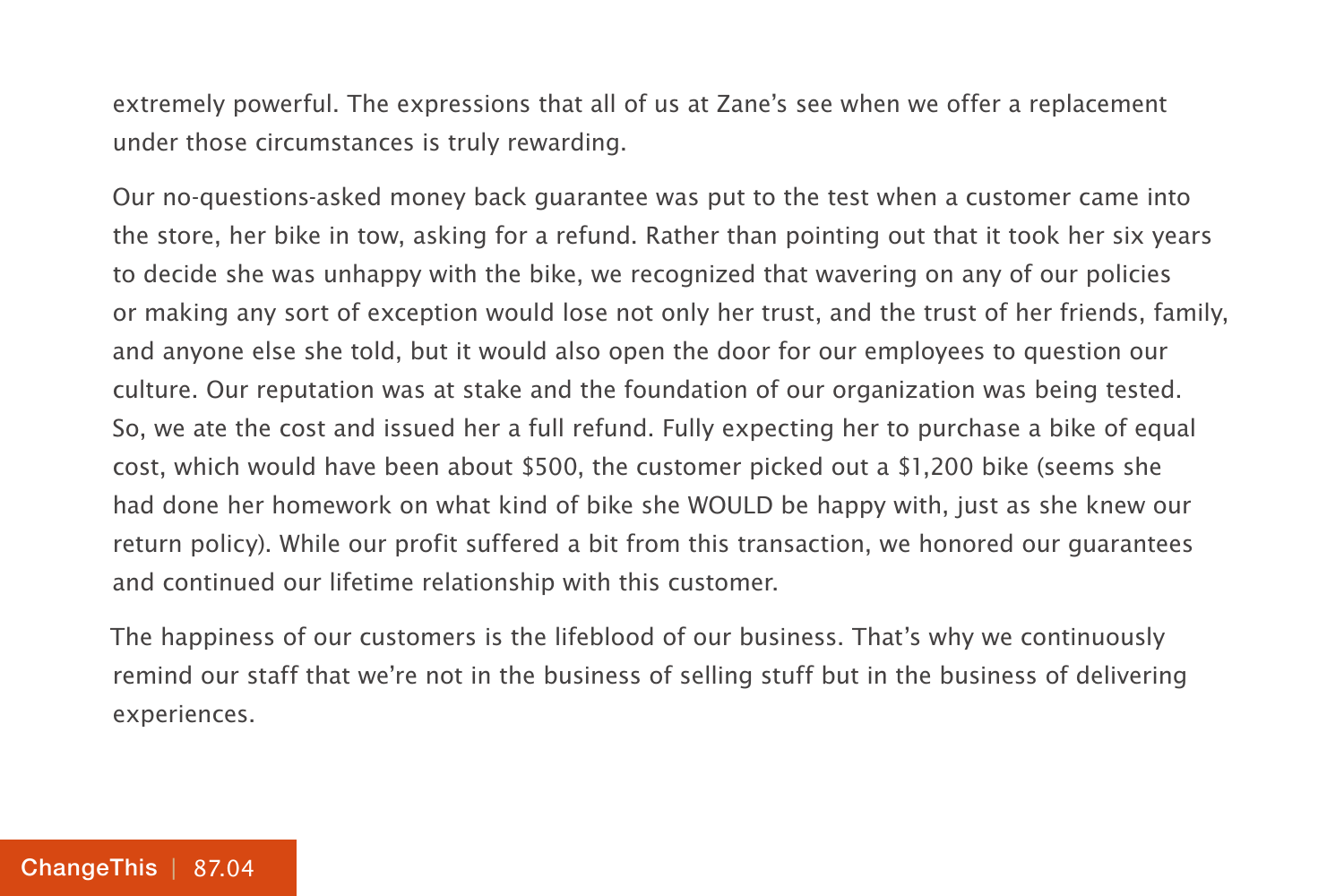#### The Experience.

Zane's employees work tirelessly to create an exceptional experience and to really connect with each and every person who walks through our doors. Rather than greeting every customer with "Can I help you?"—a phrase I truly dislike and have banned from the store—or some other rehearsed and completely disingenuous greeting, a Zane's employee will start looking for clues on how best to approach that particular customer. We have calculated that the total time a customer stays engaged in a retail environment is 25 minutes. This is all the time we have with the customer to develop and build a lifetime connection with him or her. Our sales and support staff are challenged with approaching each customer in at least a conversational manner, and at best with information about them that we already have. A quick check of the computer provides a lifetime history and can tip off a salesperson when this customer last had a tuneup of his bike or that they recently purchased a helmet. This allows them to approach with both a greeting and a question on how that tune up worked out or if they have any questions about the fit of their helmet. This kind of customized approach opens the door for the Zane's employee to connect with the customer on an emotional level, and the ability to fulfill a lifetime of purchases becomes much more possible.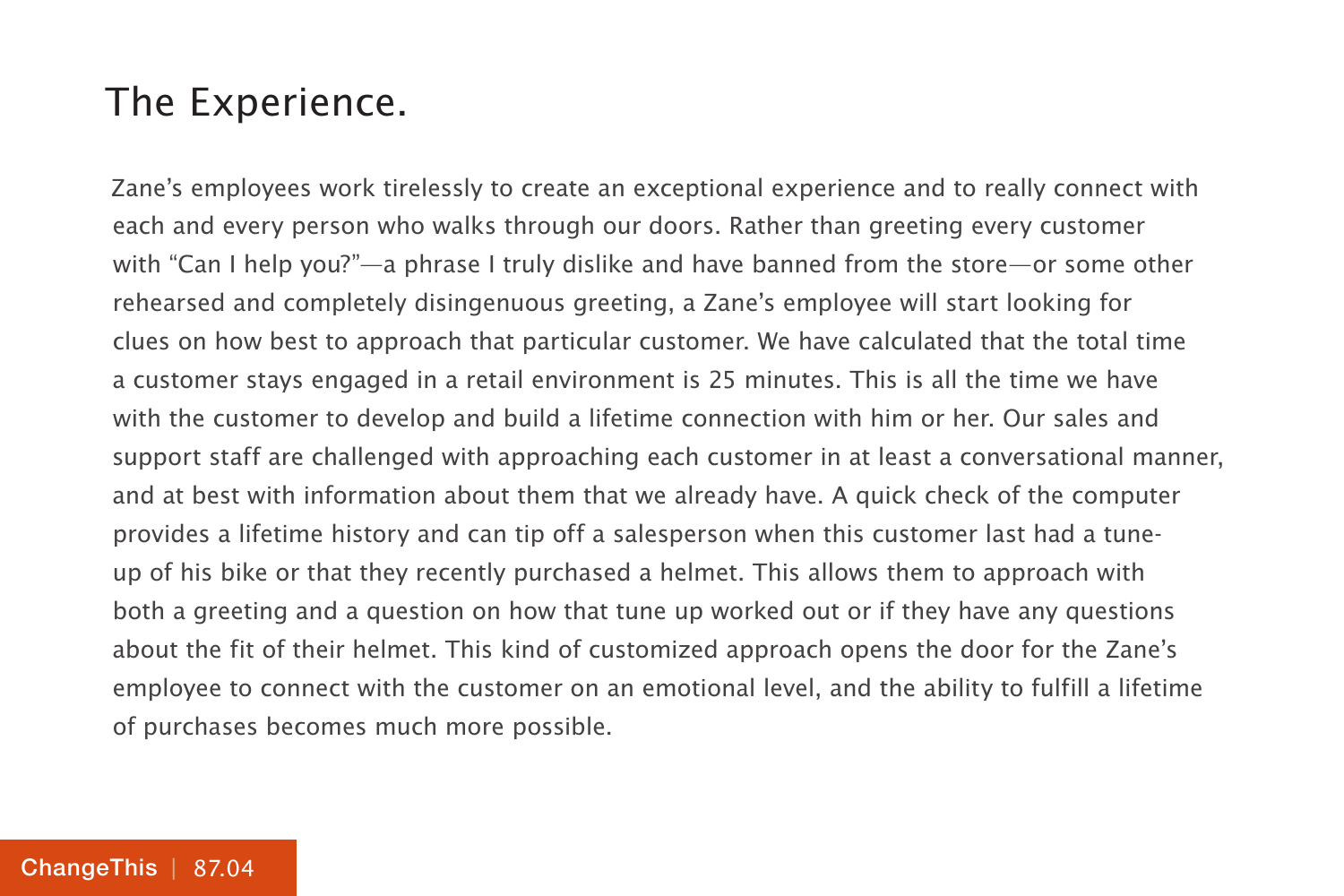The experience is critical. It's the reason why our parking lot is spotlessly clean, why we have electric automatic doors making it easy to roll your bike in and out of the showroom, and it's the reason why I had a custom coffee bar installed in the shop where customers can sit down in a comfortable spot with a free beverage while they watch their bike being repaired. Some customers plop down at the bar just to share stories of a ride with the person next to them.

We want the customer to depart in a better mood than they arrived.

#### *The happiness of our customers is the lifeblood*  66<br>of *of our business.*

There is, of course, the occasional slip up. No person or company is above making mistakes. Nevertheless, when we completely botch the customer experience, we go the extra mile and then some to remedy the situation. My favorite example of this is what I like to call the Valentine's Day Massacre.

About ten years ago, two weeks before Valentine's Day, a female customer, whom we will call Sue, stopped into the store to buy a bike for her husband. Because she had gone all out to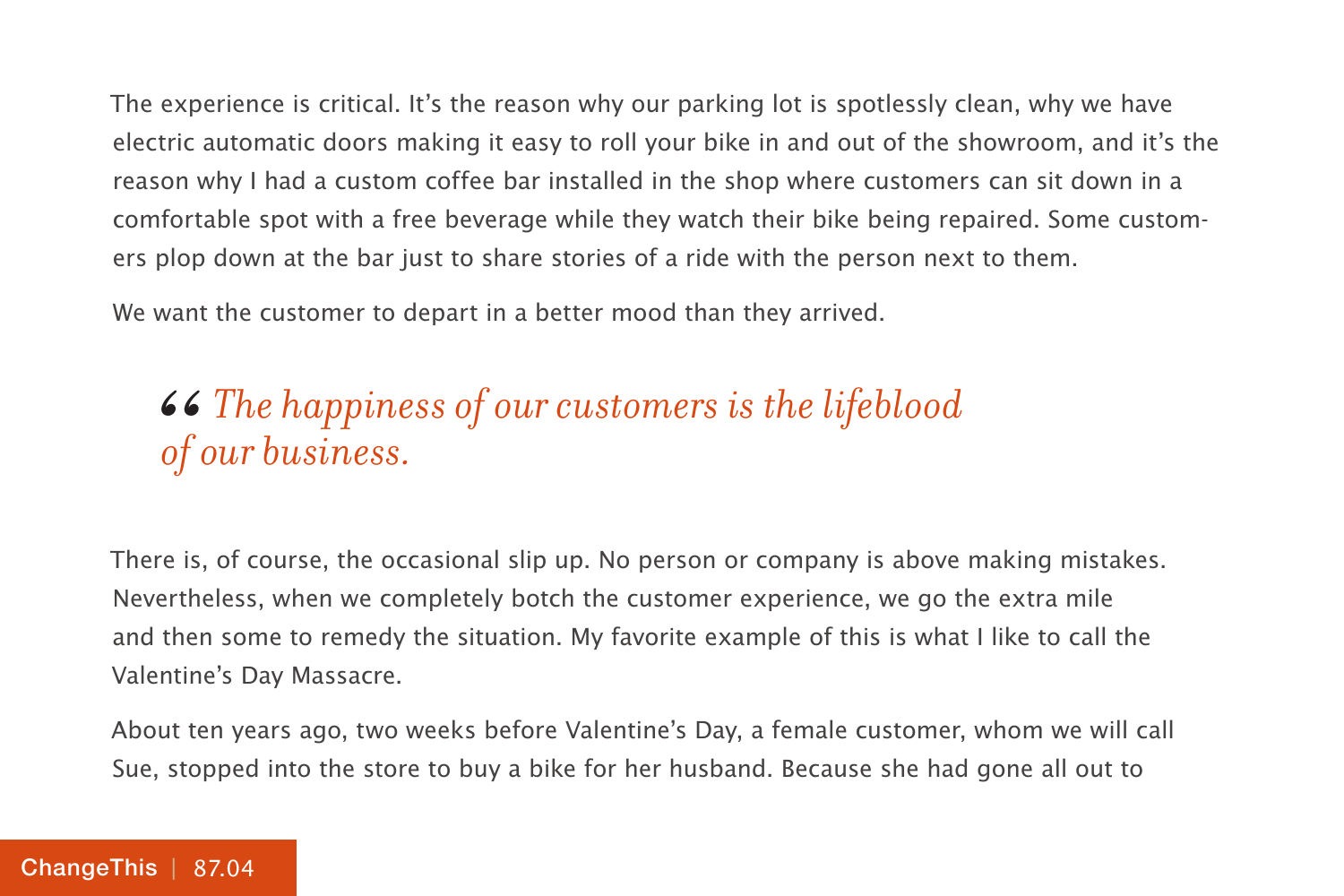get the very best bike she could for her husband, she needed to pay us in increments. So, she put a deposit on the bike until she could save up the remaining \$200 to pay it off. Wanting to surprise her husband on Valentine's Day, Sue asked Greg, a Zane's employee, if he could put the bike in the display window that evening after she had decorated the bike with some ribbon, balloons, and a sign she made that read, "Happy Valentine's Day, Bob." Greg, of course, said he was happy to help her pull off the surprise and that he would put the bike in the front window.

Sue planned to bring Bob by the store, along with a few co-workers who were in on the surprise, prior to their romantic dinner. She had been dropping hints along the way and couldn't wait to see the expression on Bob's face. Everything was in place, except that Greg had forgotten to put the bike in the display before heading out that day.

We arrived the next morning to an irate message from Sue. Realizing how serious a mistake we'd made, we knew we needed to go above and beyond the call to duty to turn this disaster into a positive experience for the local couple. We waved the remaining balance owed on the bike, tried to re-create a romantic evening at the best Italian restaurant in the area with no spending limit and we called up a gourmet coffee shop down the road to have an elaborate lunch delivered to Sue and her co-workers who had come out to see Bob's excited expression the night before.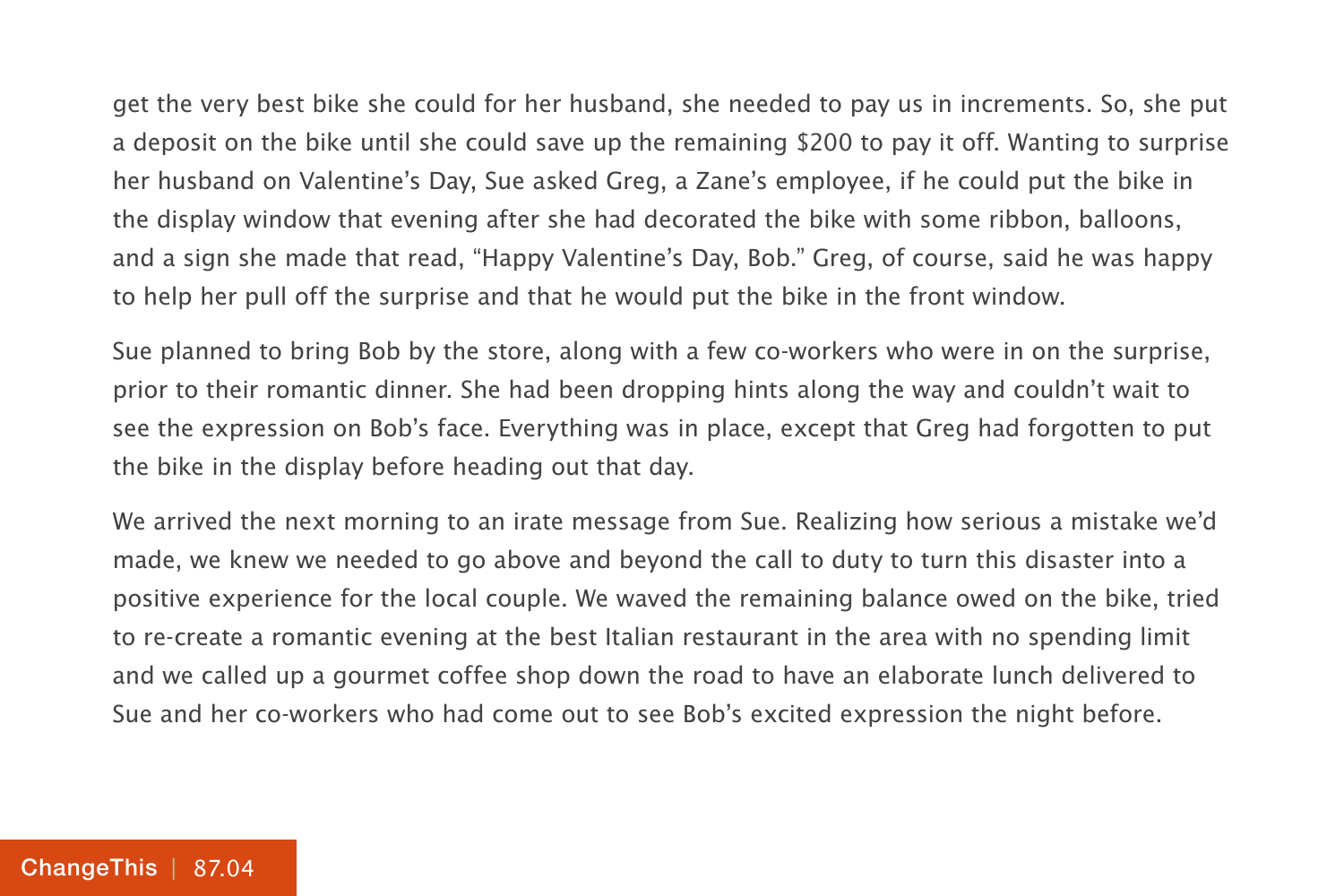Obviously more concerned with rectifying our mistake than the budget to do so, we spent about \$400 to correct our error and maintaining the integrity of our lifetime customer culture. Plus, considering that Sue and Bob could be worth \$25,000 to Zane's Cycles, it was well worth the investment, particularly because I don't think Sue expected as much as we gave her. We provided more than she thought was reasonable, and as a result, we turned a terrible mistake into a positive experience for Sue, Bob and all of Sue's co-workers.

The best part of the story, though, is that Greg—the employee who forgot to put the bike in the display—sent me an envelope in the mail with a \$400 check enclosed to reimburse us for the cost of rebuilding the customer relationship and a letter apologizing for jeopardizing a prospective lifetime customer. Of course, I never cashed Greg's check. I have it framed with the letter above my desk as a reminder that although we lost a few hundred dollars that day, it was worth every cent in two culture-reinforcing ways. We managed to save our relationship with the customer, and we had the great thrill of witnessing our employees take our principles to heart. To me, that was priceless.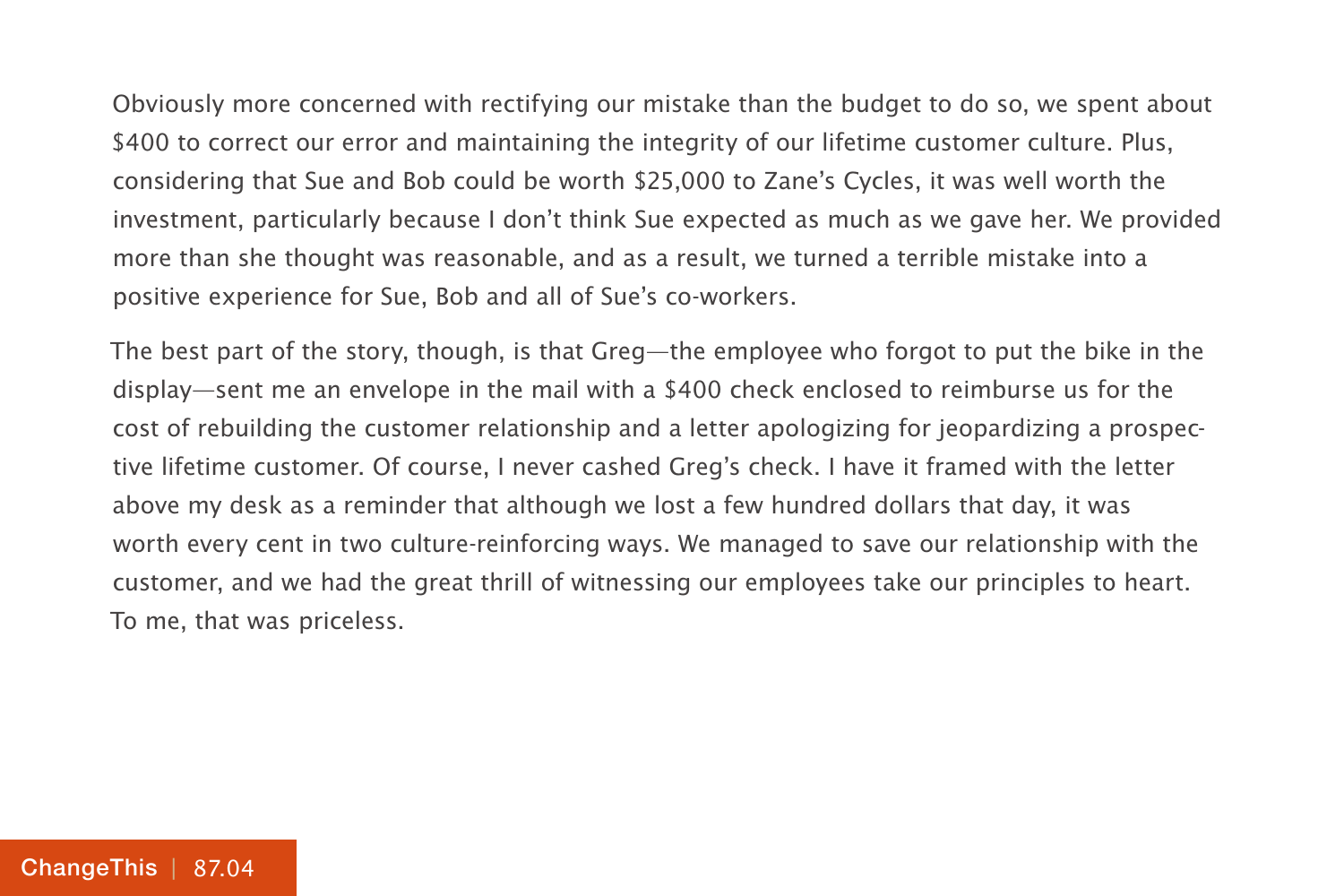#### The End of Individual Transactions

Building lifetime relationships means the end of individual transactions.

In our digital age, it's become almost commonplace for companies like AT&T or United to charge you to speak with a live person when trying to pay a bill, modify your plan, or buy an airline ticket. The customers who keep a company in business and keep the employees employed are often viewed as transactions. No thought is given to the person behind the purchase or the lifetime value of that customer to the business, either because those running the company don't know just how valuable that customer is or because they are so caught up in making a profit from each individual transaction and in each quarter that they fail to look to the future.

 $\bullet$   $\bullet$  Building lifetime relationships means the end of individual transactions.  $\ldots$  It means the end of nickel-and-diming. *transactions. … It means the end of nickel-and-diming.*

A huge component of building a lasting relationship with your customers is letting them know that you're not out to just get every last penny from them. This requires you to shift your thinking from merely selling into building trust, even if it costs you a few dollars in profit. It means the end of nickel-and-diming.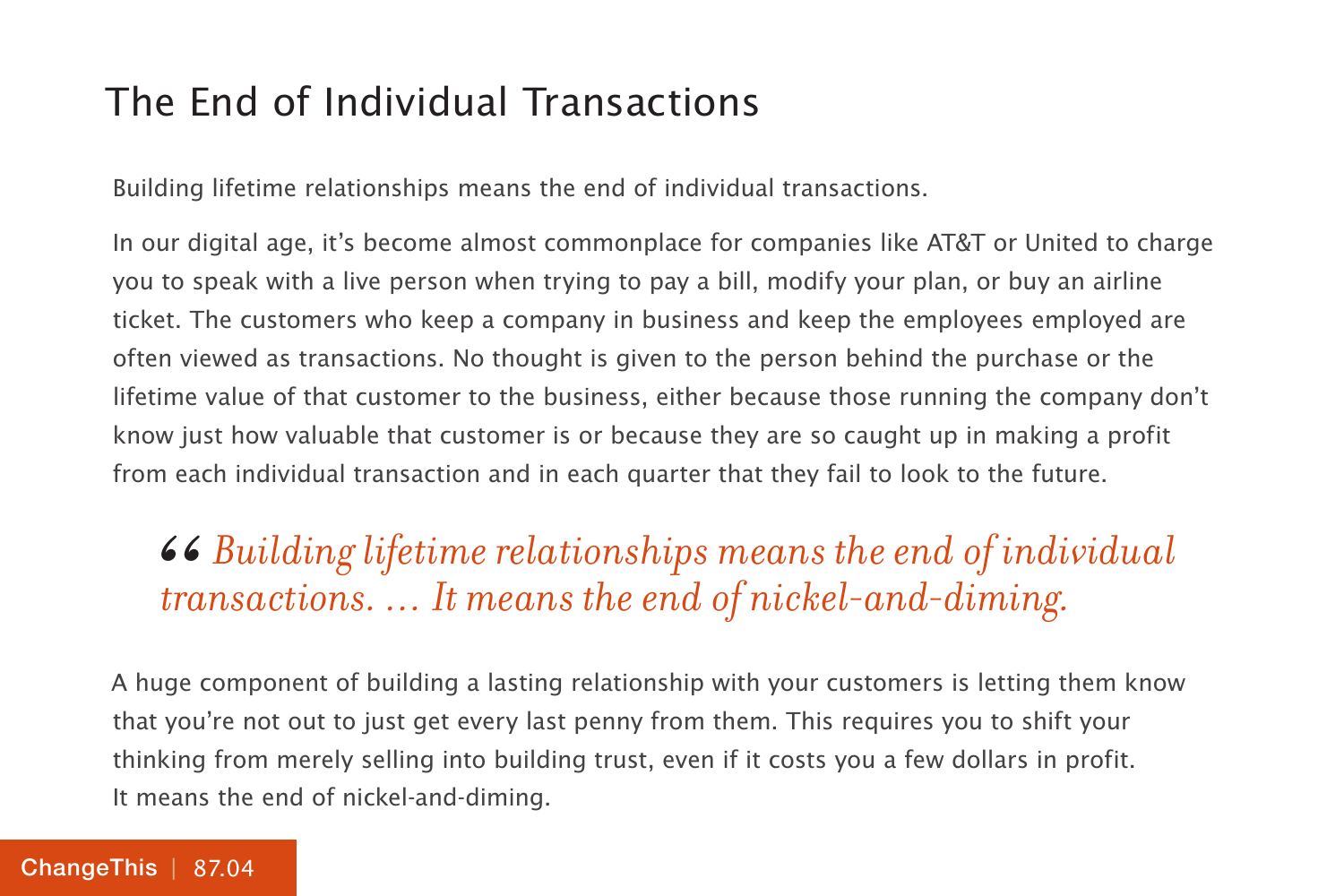In our quest to build a sense of trust with our customers, we quit charging our customers for anything that cost us less than \$1. Should they need a small part that costs a buck or less to solve a problem or make a minor repair, we hand it to them free of charge (and a second one just in case they lose the first one). Eating the expense lets the customers know that we're not out to milk them and it reminds them of how hard we're working on their behalf. Our competitors continue to sell nuts, bolts and various other parts for \$1.99, making a "quick buck" in profit, but failing to create a trusting relationship or delivering more service than considered reasonable.

We tracked our giveaways over the course of one year and discovered that the total cost was \$86. For \$86, we were able to help 450 customers and create a positive lasting impression while doing so. I would say that was a great \$86 investment.

Ending the nickel-and-diming shows the customer that we care more about the relationship than getting every last cent possible from them. Building on that commitment, it seemed only natural to also offer customers a price guarantee. Without question, we offer great products backed with exceptional service, but we have some customers who are uncertain that we are also delivering the best price. Our goal with introducing the price protection was to take the entire question of price right out of the customer's buying decision. It also prevents customers from feeling they are getting the hard sell or that we're gouging them today so they don't have time to shop around for a better deal.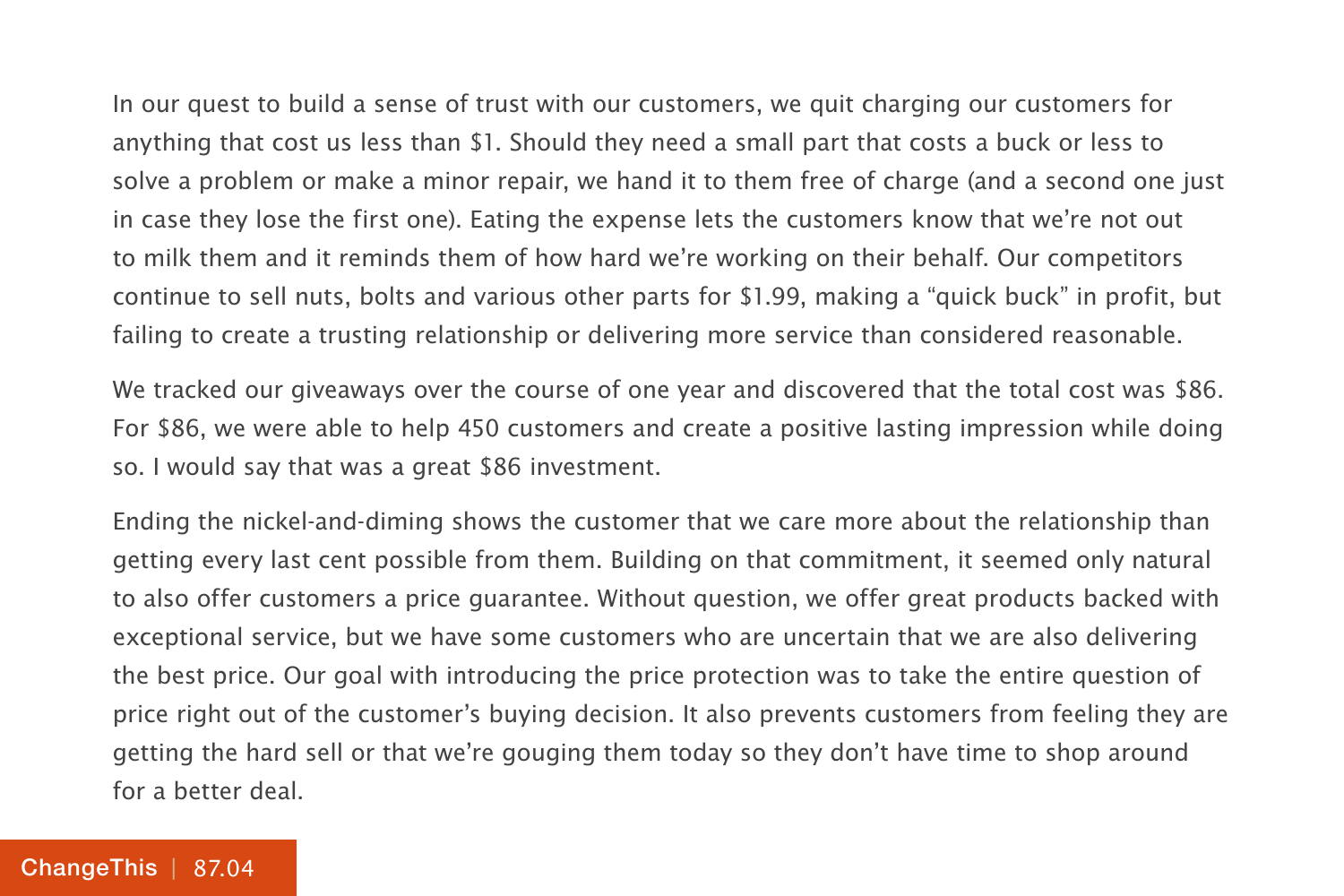That "90-day price protection" guarantee keeps many customers from taking that trip to shop around and possibly falling prey to one of my competitors in the process. Between our lifetime service including fixing flat tires, lifetime parts guarantees, and the promise that customers would be getting the lowest possible price for the bike, there becomes no need for them to shop anywhere else. If a Zane's customer finds their way into a competitor's store and sees their bike at a lower price within 90 days, all they have to do is come tell us. No messy process or elaborate paperwork. We'll simply open the register, give them the difference plus 10 percent in cash. Simple as that, you trusted us so we trust you.

*A lifetime relationship with our customers and our continuous focus on improving our offerings and their experiences is what keeps Zane's Cycles in business.* 66<br>*con*<br>the

A lifetime relationship with our customers and our continuous focus on improving our offerings and their experiences is what keeps Zane's Cycles in business. As soon as we start sweating the \$86 dollars we spent on handing out free nuts and bolts or whether to warranty that questionably defective tube created by the customer's screwdriver, our focus can begin to shift from a lifetime relationship to a transactional one.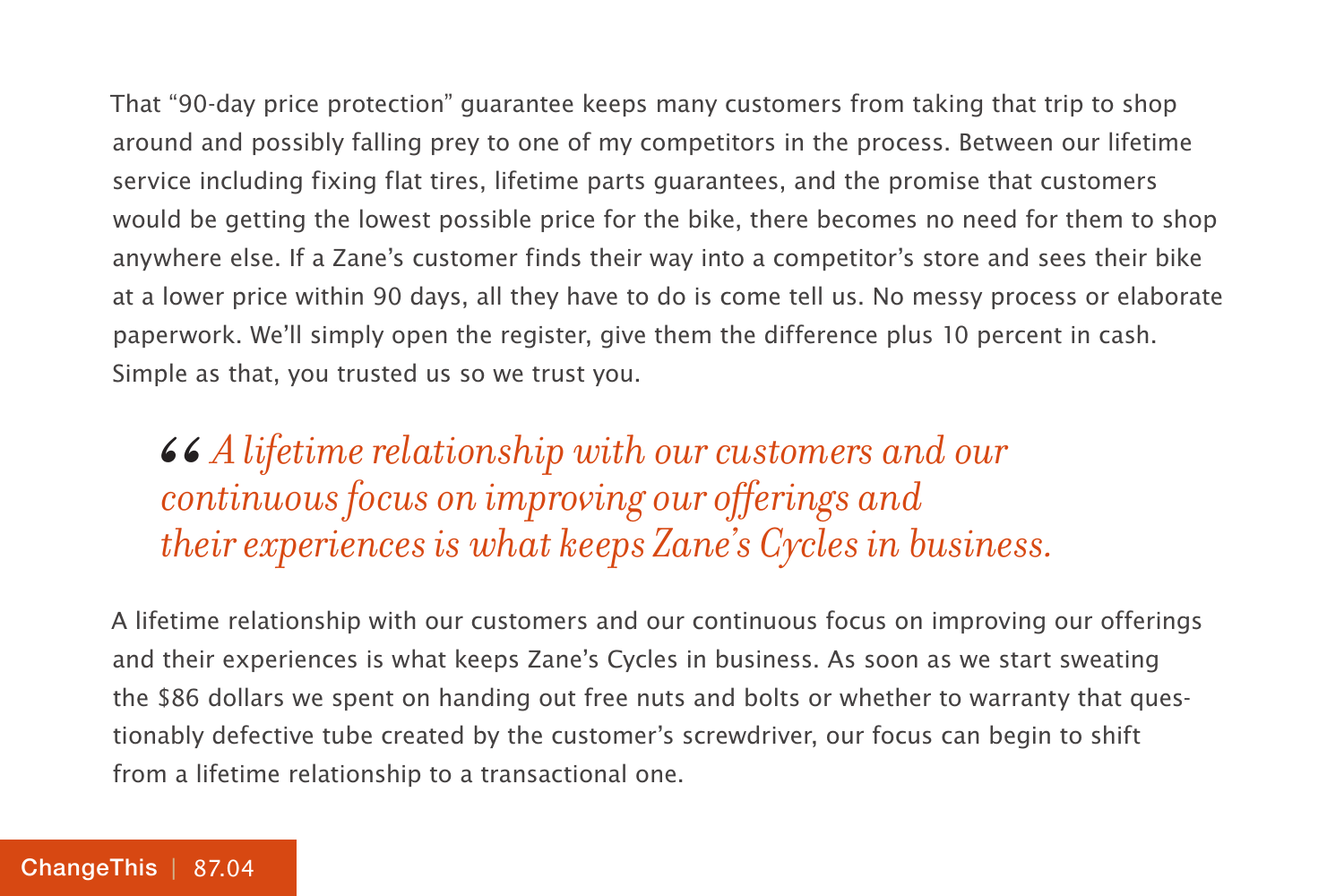Those giveaways may seem to add up quickly if you're focusing on individual transactions, but when you're looking at the lifetime value of a customer, or \$12,500, a \$6 tube is nothing.

*Ending the nickel-and-diming shows the customer that we care more about the relationship than getting every last cent possible from them.* 66<br>the<br>las

Find out what the lifetime value of your customer is to your business. Then, work tirelessly to create an exceptional customer service offering and deliver an experience that exceeds what your customers expect to **ensure that every customer becomes a lifetime customer.**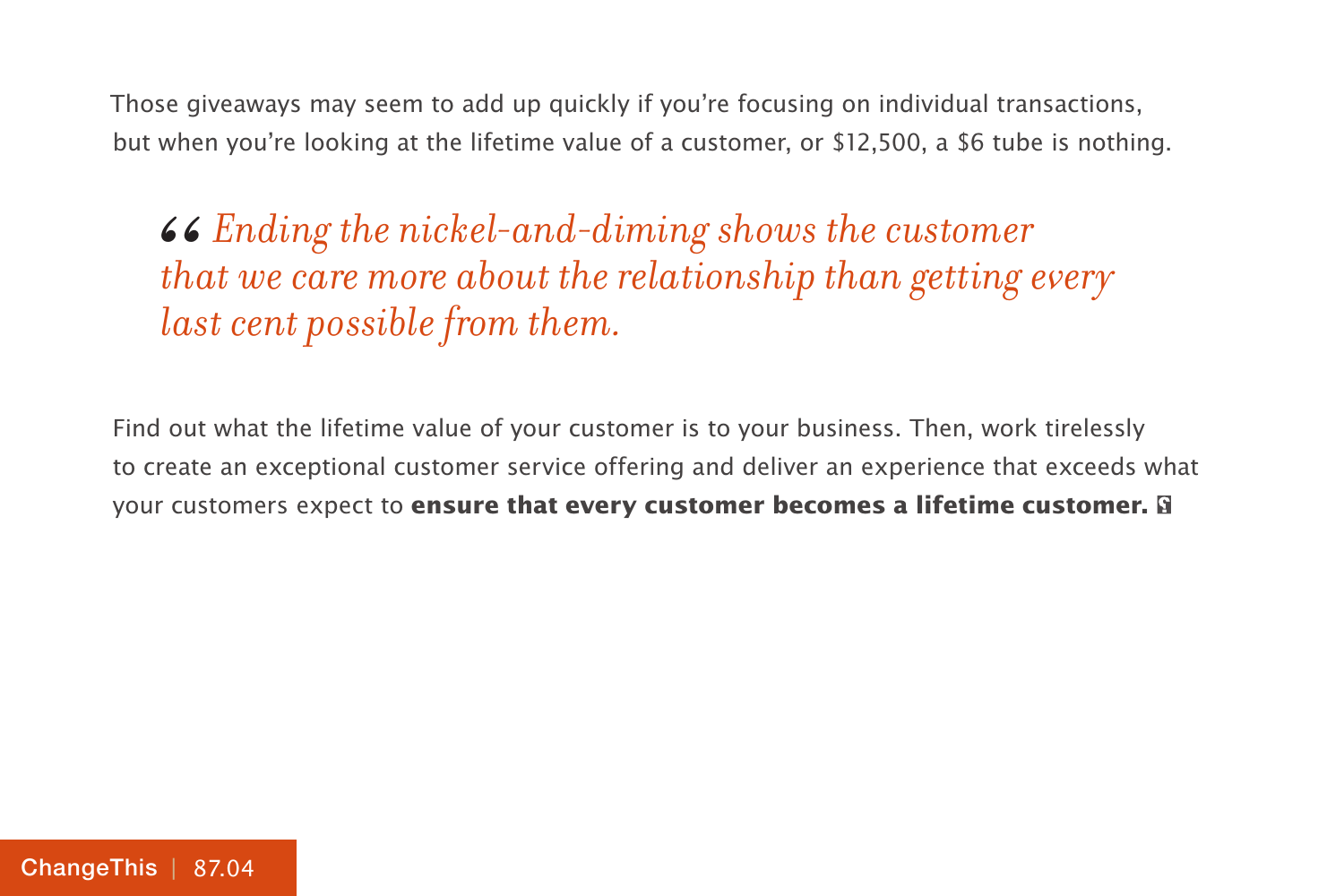### Info



**BUY THE BOOK** | Get more details or buy a copy of Chris Zane's [Reinventing the Wheel.](http://800ceoread.com/book/show/9781935618157-Reinventing_the_Wheel)

**ABOUT THE AUTHOR** | Chris Zane is the CEO of Zane's Cycles, a \$15 million dollar a bicycle business in Connecticut, and the author of Reinventing the Wheel: The Science of Creating Lifetime Customers (BenBella Books, March 2011). Zane's cutting-edge marketing techniques have been used as case studies in more than a dozen college textbooks worldwide and have been the subject of several articles in publications such as The Harvard Business Review, Inc. magazine, Fortune, The New York Times and The Wall Street Journal, as well as being profiled in Alpha Dogs, a HarperCollins bestseller by Donna Fenn.

- **→ SEND THIS** | [Pass along a copy](http://www.changethis.com/87.04.CreatingLifetimeCustomers/email) of this manifesto to others.
- **→ SUBSCRIBE** | Sign up fo[r e-news](http://changethis.com/page/show/e_mail_newsletter) to learn when our latest manifestos are available.

This document was created on October 5, 2011 and is based on the best information available at that time. The copyright of this work belongs to the author, who is solely responsible for the content. This work is licensed under the Creative Commons Attribution-NonCommercial-NoDerivs License. To view a copy of this license, visit [Creative Commons](http://creativecommons.org/licenses/by-nc-nd/2.0/) or send a letter to Creative Commons, 559 Nathan Abbott Way, Stanford, California 94305, USA. Cover image from Veer. You are given the unlimited right to print this manifesto and to distribute it electronically (via email, your website, or any other means). You can print out pages and put them in your favorite coffee shop's windows or your doctor's waiting room. You can transcribe the author's words onto the sidewalk, or you can hand out copies to everyone you meet. You may not alter this manifesto in any way, though, and you may not charge for it.